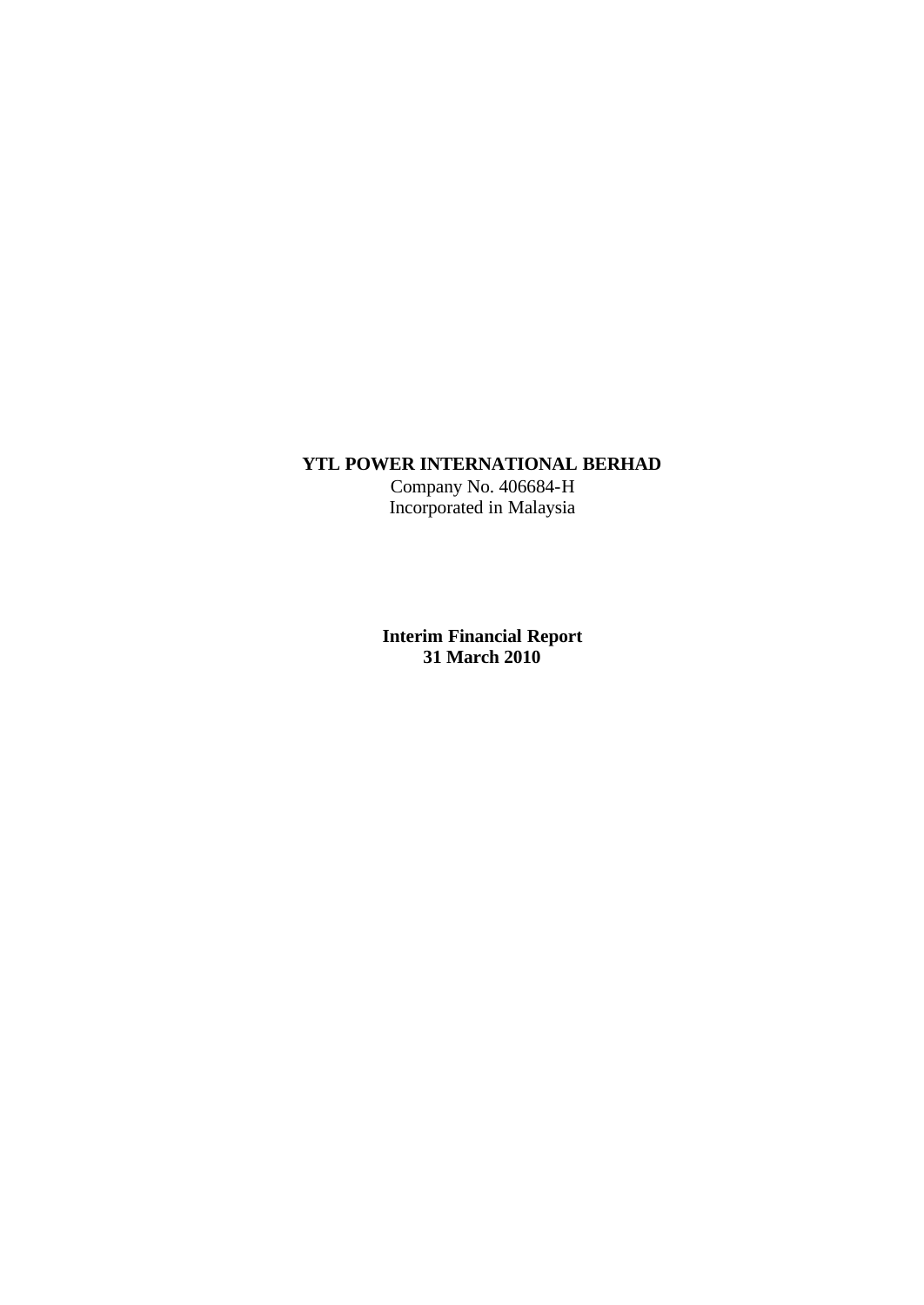## **YTL POWER INTERNATIONAL BERHAD**

Company No. 406684-H Incorporated in Malaysia

# **Interim Financial Report 31 March 2010**

# **Page No.**

| <b>Condensed Consolidated Income Statements</b>              |         |
|--------------------------------------------------------------|---------|
| <b>Condensed Consolidated Balance Sheets</b>                 | $2 - 3$ |
| <b>Condensed Consolidated Statement of Changes in Equity</b> | $4 - 5$ |
| <b>Condensed Consolidated Cash Flow Statement</b>            | 6       |
| Notes to the Interim Financial Report                        | 7 - 16  |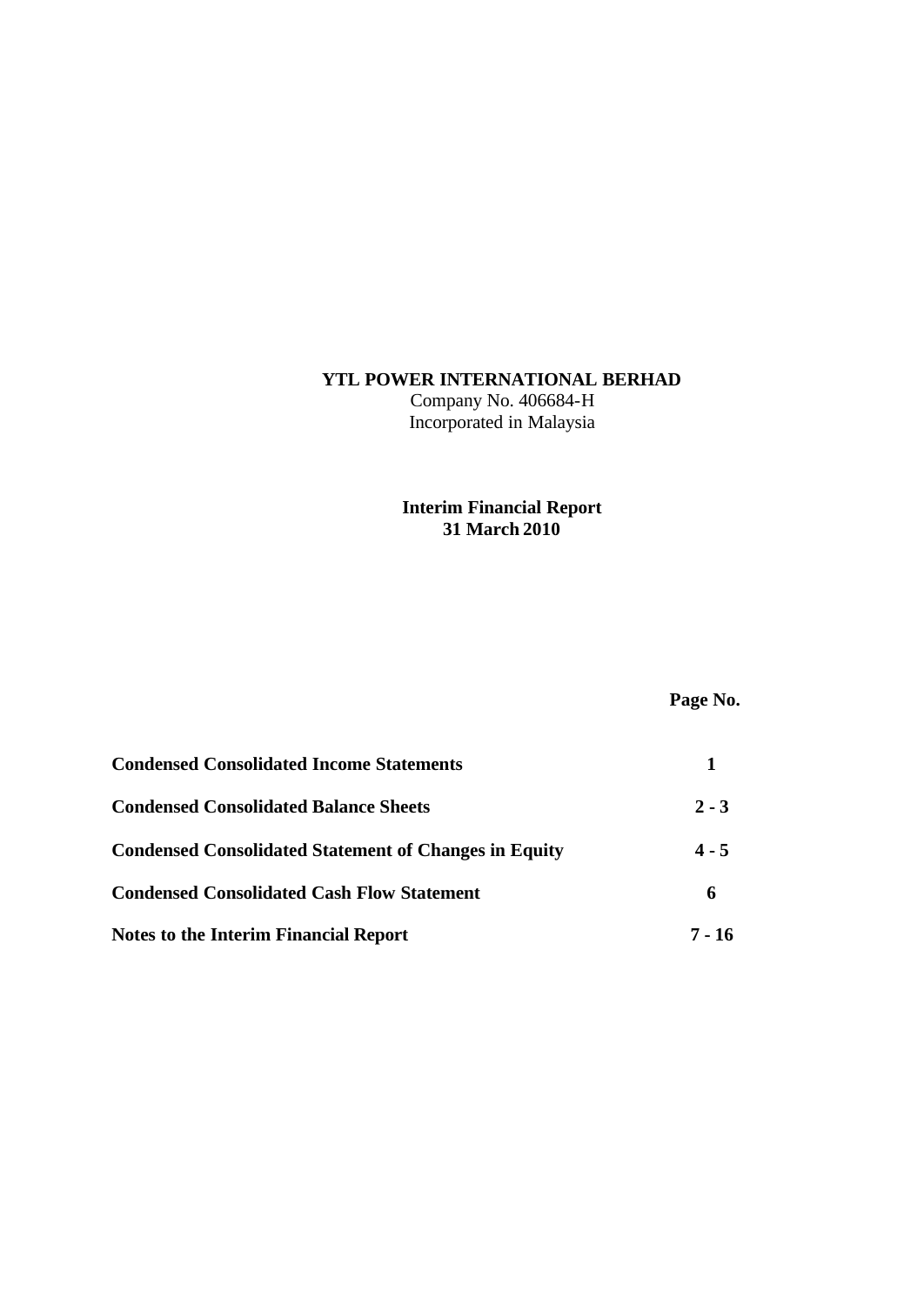Interim financial report on consolidated results for the quarter ended 31 March 2010.

The figures have not been audited.

### **CONDENSED CONSOLIDATED INCOME STATEMENTS**

|                                                           | <b>INDIVIDUAL QUARTER</b><br><b>PRECEDING</b>                                 |                                                                                     |                            | <b>CUMULATIVE QUARTER</b>                                                                                                                                                                                                                                                                                                                                                                                                                                                                  |
|-----------------------------------------------------------|-------------------------------------------------------------------------------|-------------------------------------------------------------------------------------|----------------------------|--------------------------------------------------------------------------------------------------------------------------------------------------------------------------------------------------------------------------------------------------------------------------------------------------------------------------------------------------------------------------------------------------------------------------------------------------------------------------------------------|
|                                                           | <b>CURRENT</b><br><b>YEAR</b><br><b>QUARTER</b><br>31.3.2010<br><b>RM'000</b> | <b>YEAR</b><br><b>CORRESPONDING</b><br><b>QUARTER</b><br>31.3.2009<br><b>RM'000</b> | 31.3.2010<br><b>RM'000</b> | <b>9 MONTHS ENDED</b><br>31.3.2009<br><b>RM'000</b>                                                                                                                                                                                                                                                                                                                                                                                                                                        |
| <b>REVENUE</b>                                            |                                                                               | 3,351,098 1,350,609                                                                 |                            | 9,689,522 3,256,610                                                                                                                                                                                                                                                                                                                                                                                                                                                                        |
| <b>COST OF SALES</b>                                      | (2,705,350)                                                                   | (819,773)                                                                           | (7,932,589)                | (1,803,080)                                                                                                                                                                                                                                                                                                                                                                                                                                                                                |
| <b>GROSS PROFIT</b>                                       | 645,748                                                                       | -----------<br>530,836                                                              | ------------<br>1,756,933  | ------------<br>1,453,530                                                                                                                                                                                                                                                                                                                                                                                                                                                                  |
| OTHER OPERATING EXPENSES                                  | (111, 057)                                                                    | (126,506)                                                                           | (285,994)                  | (193,751)                                                                                                                                                                                                                                                                                                                                                                                                                                                                                  |
| OTHER OPERATING INCOME                                    | 17,375                                                                        | 32,112                                                                              | 88,663                     | 53,055<br>-------------                                                                                                                                                                                                                                                                                                                                                                                                                                                                    |
| PROFIT FROM OPERATIONS                                    | 552,066                                                                       | 436,442                                                                             | 1,559,602                  | 1,312,834                                                                                                                                                                                                                                                                                                                                                                                                                                                                                  |
| <b>FINANCE COSTS</b>                                      | (198, 883)                                                                    | (215,275)                                                                           | (654, 861)                 | (637, 849)                                                                                                                                                                                                                                                                                                                                                                                                                                                                                 |
| <b>SHARE OF RESULTS OF</b><br><b>ASSOCIATED COMPANIES</b> | 49,486                                                                        | 91,761                                                                              | 161,401                    | 168,127                                                                                                                                                                                                                                                                                                                                                                                                                                                                                    |
| PROFIT BEFORE TAXATION                                    | 402,669                                                                       | 312,928                                                                             | 1,066,142                  | 843,112                                                                                                                                                                                                                                                                                                                                                                                                                                                                                    |
| <b>TAXATION</b>                                           | (101, 015)                                                                    | $(91,552)$ $(283,180)$                                                              |                            | (226, 302)                                                                                                                                                                                                                                                                                                                                                                                                                                                                                 |
| NET PROFIT FOR THE PERIOD                                 | 301,654<br>=======                                                            | ------------<br>221,376<br>=======                                                  | ------------<br>782,962    | ------------<br>616,810<br>$\begin{tabular}{ll} \multicolumn{3}{l}{{\color{blue}\textbf{1}}}\\[-2.0mm]{\color{blue}\textbf{2}}\\[-2.0mm]{\color{blue}\textbf{2}}\\[-2.0mm]{\color{blue}\textbf{3}}\\[-2.0mm]{\color{blue}\textbf{4}}\\[-2.0mm]{\color{blue}\textbf{4}}\\[-2.0mm]{\color{blue}\textbf{4}}\\[-2.0mm]{\color{blue}\textbf{4}}\\[-2.0mm]{\color{blue}\textbf{4}}\\[-2.0mm]{\color{blue}\textbf{4}}\\[-2.0mm]{\color{blue}\textbf{4}}\\[-2.0mm]{\color{blue}\textbf{4}}\\[-2.0$ |
| <b>ATTRIBUTABLE TO:</b>                                   |                                                                               |                                                                                     |                            |                                                                                                                                                                                                                                                                                                                                                                                                                                                                                            |
| Shareholders<br>Minority interest                         |                                                                               | 301,654 221,376                                                                     | 783,088<br>(126)           | 616,810                                                                                                                                                                                                                                                                                                                                                                                                                                                                                    |
|                                                           | 301,654                                                                       | 221,376                                                                             | ------------<br>782,962    | 616,810                                                                                                                                                                                                                                                                                                                                                                                                                                                                                    |
| <b>EARNINGS PER 50 SEN SHARE</b>                          |                                                                               |                                                                                     |                            |                                                                                                                                                                                                                                                                                                                                                                                                                                                                                            |
| Basic (Sen)                                               | 4.43                                                                          | 3.81                                                                                | 12.44                      | 10.92                                                                                                                                                                                                                                                                                                                                                                                                                                                                                      |
| Diluted (Sen)                                             | 4.04                                                                          | 3.35<br>$====$                                                                      | 11.34                      | 9.65                                                                                                                                                                                                                                                                                                                                                                                                                                                                                       |

The Condensed Consolidated Income Statements should be read in conjunction with the Annual Financial Report for the year ended 30 June 2009 and the accompanying explanatory notes attached to the interim financial statements.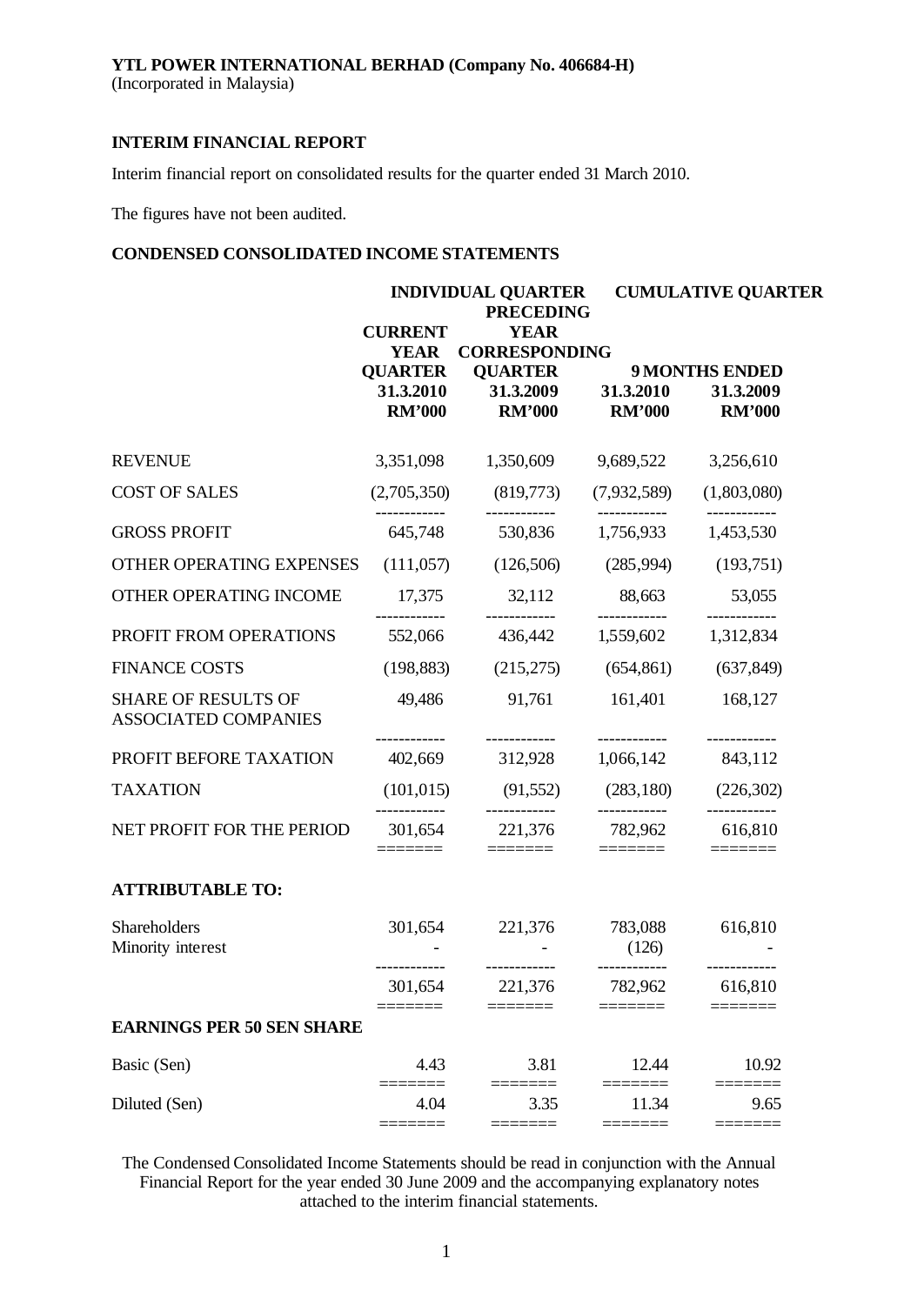### **CONDENSED CONSOLIDATED BALANCE SHEETS**

|                                                           | <b>UNAUDITED</b><br>As at<br>31.03.2010<br><b>RM'000</b> | <b>AUDITED</b><br>As at<br>30.06.2009<br><b>RM'000</b> |
|-----------------------------------------------------------|----------------------------------------------------------|--------------------------------------------------------|
| <b>ASSETS</b>                                             |                                                          |                                                        |
| <b>Non-Current Assets</b>                                 |                                                          |                                                        |
| Property, Plant and Equipment                             | 15,424,517                                               | 17,337,304                                             |
| Prepaid Lease Payments                                    | 65,019                                                   | 71,182                                                 |
| <b>Intangible Assets</b>                                  | 6,176,148                                                | 6,408,936                                              |
| <b>Investment in Associated Companies</b>                 | 937,968                                                  | 977,005                                                |
| Investments                                               | 741,803                                                  | 654,449                                                |
| Prepayments and Others                                    | 62,039                                                   | 57,811                                                 |
|                                                           | ______________<br>23,407,494                             | --------------<br>25,506,687                           |
| <b>Current Assets</b>                                     |                                                          |                                                        |
| Inventories                                               | 712,454                                                  | 818,872                                                |
| Receivable s, Deposits and Prepayments                    | 2,074,088                                                | 2,409,669                                              |
| <b>Short Term Investments</b>                             | 48,088                                                   | 47,201                                                 |
| Deposits, Cash and Bank Balances                          | 6,638,864                                                | 5,906,751                                              |
|                                                           | 9,473,494                                                | 9,182,493                                              |
| <b>TOTAL ASSETS</b>                                       | 32,880,988<br>========                                   | 34,689,180<br>$=$ $=$ $=$ $=$ $=$ $=$ $=$              |
| <b>EQUITY AND LIABILITIES</b>                             |                                                          |                                                        |
| Share Capital                                             | 3,512,329                                                | 2,955,140                                              |
| Reserves                                                  | 3,564,633                                                | 3,266,594                                              |
| Treasury Shares, at cost                                  | (119,967)                                                | (119, 810)                                             |
| <b>Equity attributable to Shareholders of the Company</b> | 6,956,995                                                | 6,101,924                                              |
| <b>Minority Interest</b>                                  |                                                          | 126                                                    |
| <b>TOTAL EQUITY</b>                                       | 6,956,995                                                | 6,102,050                                              |
| * Minority Interest denotes RM2.                          |                                                          |                                                        |

The Condensed Consolidated Balance Sheet should be read in conjunction with the Annual Financial Report for the year ended 30 June 2009 and the accompanying explanatory notes attached to the financial statements.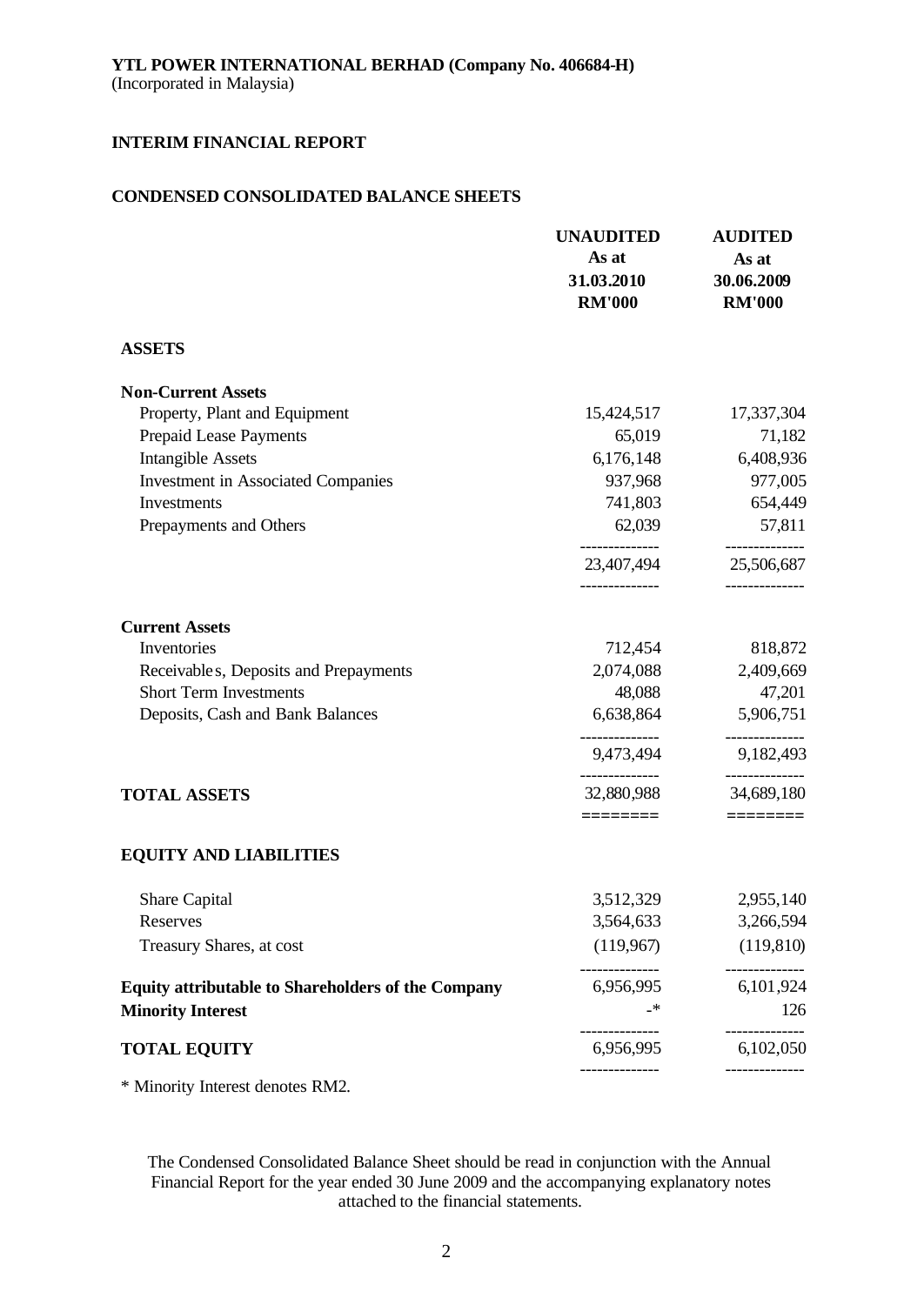### **CONDENSED CONSOLIDATED BALANCE SHEETS – Continued**

|                                       | <b>UNAUDITED</b><br>As at<br>31.03.2010<br><b>RM'000</b> | <b>AUDITED</b><br>As at<br>30.06.2009<br><b>RM'000</b> |
|---------------------------------------|----------------------------------------------------------|--------------------------------------------------------|
| <b>LIABILITIES</b>                    |                                                          |                                                        |
| <b>Non-Current Liabilities</b>        |                                                          |                                                        |
| Deferred Tax Liabilities              | 2,553,249                                                | 2,796,681                                              |
| <b>Bonds</b>                          | 7,753,511                                                | 9,305,913                                              |
| <b>Borrowings</b>                     | 10,480,044                                               | 11,084,550                                             |
| Deferred Income                       | 190,837                                                  | 198,257                                                |
| Provision for Liabilities and Charges | 197,471                                                  | 253,145                                                |
| Payables                              | 6,170                                                    | 9,320                                                  |
|                                       | 21, 181, 282<br>-------------                            | 23,647,866<br>------------                             |
| <b>Current Liabilities</b>            |                                                          |                                                        |
| Payables and Accrued Liabilities      | 2,270,517                                                | 2,312,594                                              |
| Provision for Liabilities and Charges | 36,538                                                   | 39,118                                                 |
| Provision for Taxation                | 94,670                                                   | 121,667                                                |
| <b>Bonds</b>                          | 1,108,098                                                | 720,665                                                |
| <b>Borrowings</b>                     | 1,232,888                                                | 1,745,220                                              |
|                                       | 4,742,711                                                | 4,939,264                                              |
| <b>TOTAL LIABILITIES</b>              | 25,923,993                                               | 28,587,130                                             |
| <b>TOTAL EQUITY AND LIABILITIES</b>   | 32,880,988                                               | ----------<br>34,689,180                               |
|                                       |                                                          |                                                        |
| Net Assets Per 50 Sen Share (RM)      | 1.00                                                     | 1.04                                                   |
|                                       | ===                                                      | $===$                                                  |

The Condensed Consolidated Balance Sheet should be read in conjunction with the Annual Financial Report for the year ended 30 June 2009 and the accompanying explanatory notes attached to the financial statements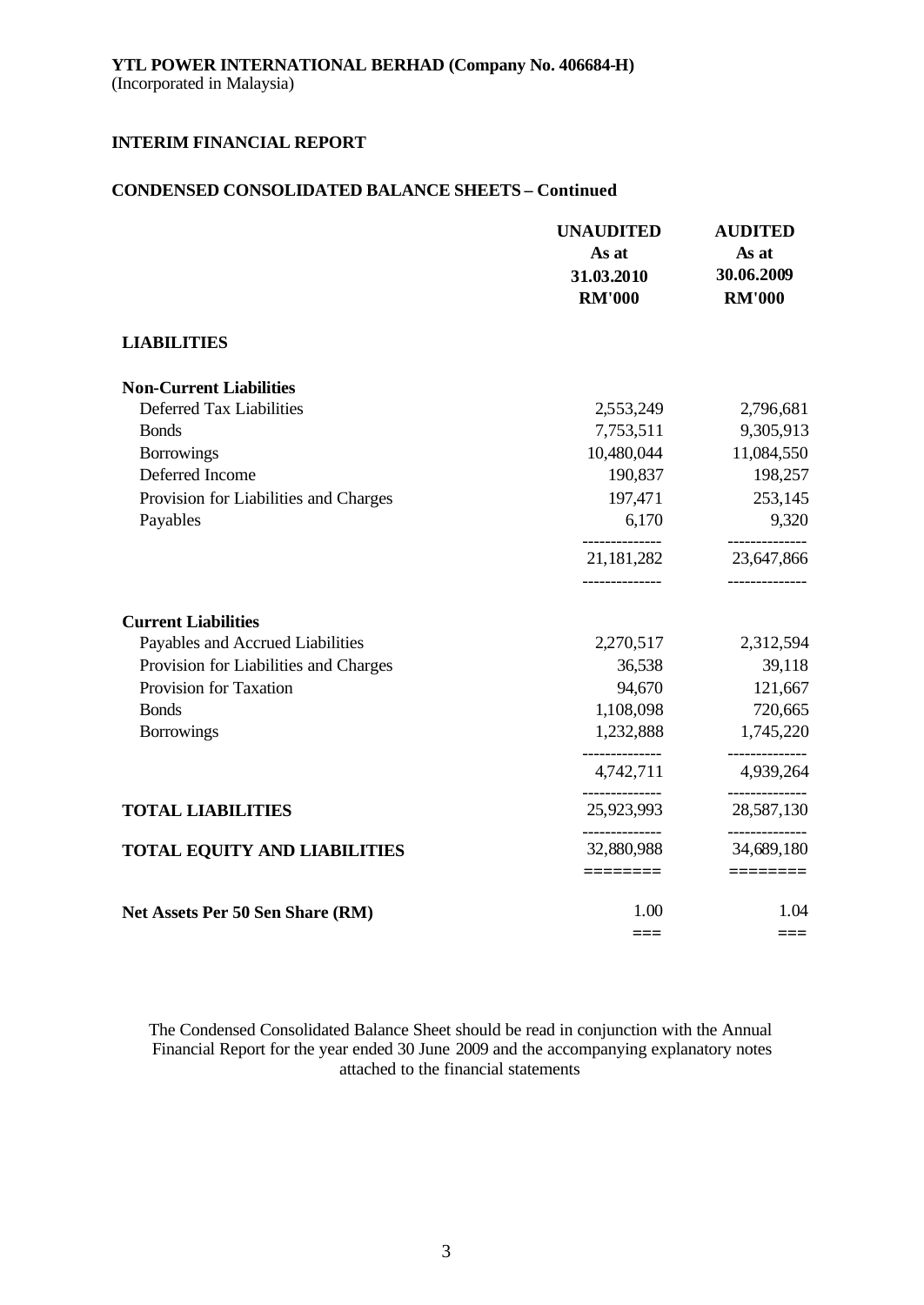### **YTL POWER INTERNATIONAL BERHAD (Company No. 406684-H)**

(Incorporated in Malaysia)

### **INTERIM FINANCIAL REPORT**

#### **CONDENSED CONSOLIDATED STATEMENT OF CHANGES IN EQUITY FOR THE PERIOD ENDED 31 MARCH 2010**

**|---------------------- Attributable to Equity Holders of the Company -------------------|**

|                                                     | <b>Share</b><br>Capital<br><b>RM'000</b> | <b>Share</b><br>Premium<br><b>RM'000</b> | <b>Merger</b><br>& Other<br><b>Reserves</b><br><b>RM'000</b> | <b>Treasury</b><br><b>Shares</b><br><b>RM'000</b> | Retained<br><b>Earnings</b><br><b>RM'000</b> | <b>Total</b><br><b>RM'000</b> | <b>Minority</b><br><b>Interest</b><br><b>RM'000</b> | <b>Total</b><br><b>Equity</b><br><b>RM'000</b> |
|-----------------------------------------------------|------------------------------------------|------------------------------------------|--------------------------------------------------------------|---------------------------------------------------|----------------------------------------------|-------------------------------|-----------------------------------------------------|------------------------------------------------|
| At 1 July 2009                                      | 2,955,140                                | 1,774,815                                | (2,663,078)                                                  | (119, 810)                                        | 4,154,857                                    | 6,101,924                     | 126                                                 | 6,102,050                                      |
| Currency translation difference                     |                                          | $\overline{\phantom{a}}$                 | (772, 468)                                                   |                                                   |                                              | (772, 468)                    |                                                     | (772, 468)                                     |
| Net profit for the period                           |                                          |                                          |                                                              | $\overline{\phantom{0}}$                          | 783,088                                      | 783,088                       | (126)                                               | 782,962                                        |
| Total recognised income and expenses for the period | $\overline{\phantom{a}}$                 | $\sim$                                   | (772, 468)                                                   | $\sim$                                            | 783,088                                      | 10,620                        | (126)                                               | 10,494                                         |
| Shares repurchased                                  |                                          |                                          |                                                              | (157)                                             |                                              | (157)                         |                                                     | (157)                                          |
| Issue of share capital                              | 557,189                                  | 936,314                                  |                                                              |                                                   | $\sim$                                       | 1,493,503                     | $\overline{\phantom{a}}$                            | 1,493,503                                      |
| Dividend paid – For the year ended 30 June 2009     |                                          |                                          |                                                              | $\sim$                                            | (125, 240)                                   | (125, 240)                    | $\sim$                                              | (125, 240)                                     |
| $-$ For the year ending 30 June 2010                |                                          |                                          |                                                              |                                                   | (510, 643)                                   | (510, 643)                    |                                                     | (510, 643)                                     |
| Equity components of exchangeable bond              |                                          | $\sim$                                   | (13, 416)                                                    |                                                   | -                                            | (13, 416)                     | $\sim$                                              | (13, 416)                                      |
| Provision for share options                         |                                          |                                          | 5,273                                                        |                                                   | -                                            | 5,273                         |                                                     | 5,273                                          |
| Warrant reserve                                     |                                          |                                          | (4,869)                                                      |                                                   |                                              | (4,869)                       |                                                     | (4, 869)                                       |
| At 31 March 2010                                    | ------------<br>3,512,329                | 2,711,129                                | (3,448,558)                                                  | (119.967)                                         | 4,302,062                                    | 6.956.995                     | _*                                                  | ------------<br>6,956,995                      |

\* Minority Interest denotes RM2.

The Condensed Consolidated Statement of Changes in Equity should be read in conjunction with the Annual Financial Report for the year ended 30 June 2009 and the accompanying explanatory notes attached to the interim financial statements.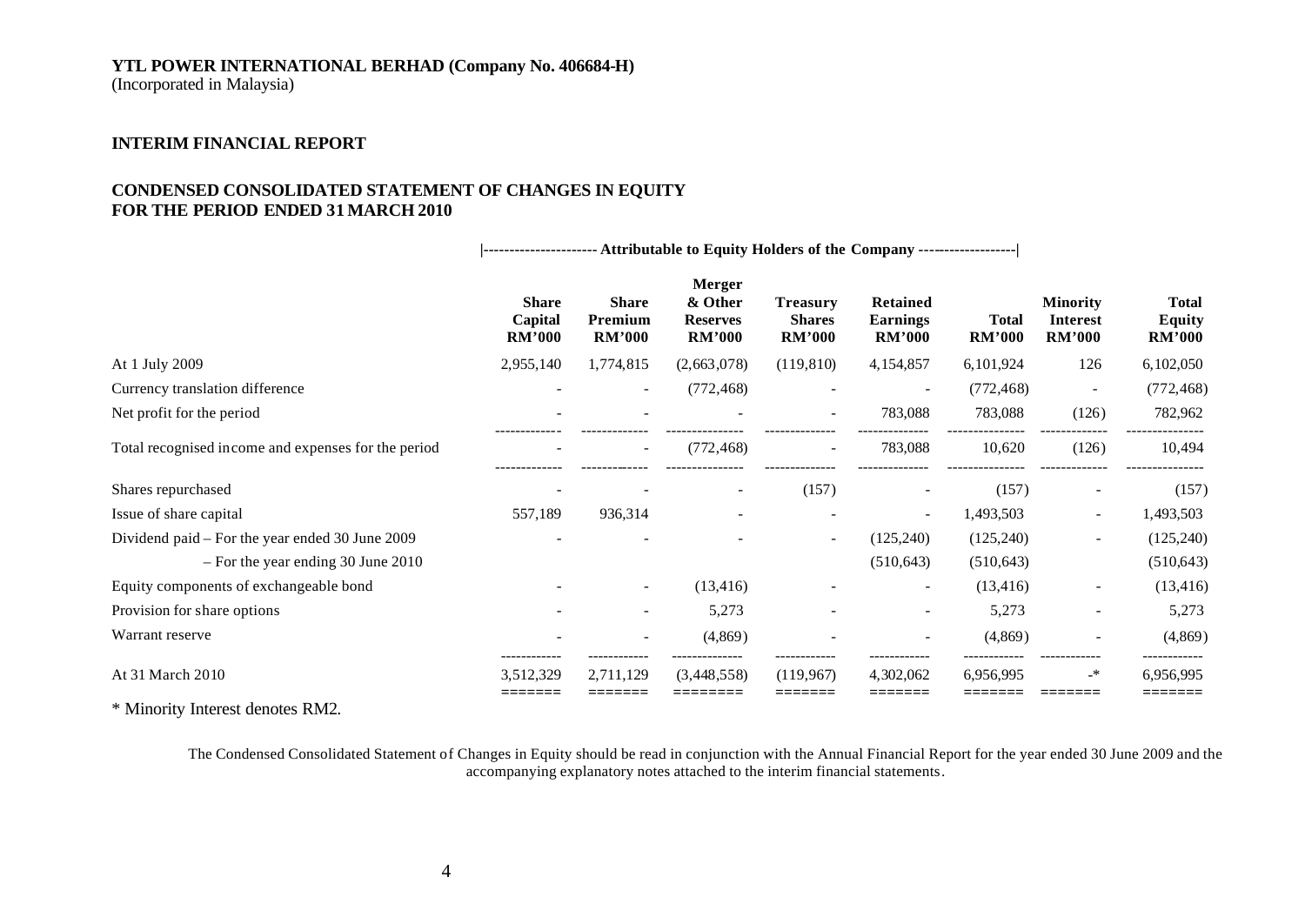# **YTL POWER INTERNATIONAL BERHAD (Company No. 406684-H)**

(Incorporated in Malaysia)

### **INTERIM FINANCIAL REPORT**

### **CONDENSED CONSOLIDATED STATEMENT OF CHANGES IN EQUITY FOR THE PERIOD ENDED 31 MARCH 2009**

**|--------------------- Attributable to Equity Holders of the Company ----------------|**

|                                                     | <b>Share</b><br>Capital<br><b>RM'000</b> | <b>Share</b><br>Premium<br><b>RM'000</b> | <b>Merger</b><br>& Other<br><b>Reserves</b><br><b>RM'000</b> | <b>Treasury</b><br><b>Shares</b><br><b>RM'000</b> | Retained<br><b>Earnings</b><br><b>RM'000</b> | <b>Total</b><br><b>RM'000</b> | <b>Minority</b><br><b>Interest</b><br>RM'000 | <b>Total</b><br><b>Equity</b><br><b>RM'000</b> |
|-----------------------------------------------------|------------------------------------------|------------------------------------------|--------------------------------------------------------------|---------------------------------------------------|----------------------------------------------|-------------------------------|----------------------------------------------|------------------------------------------------|
| At 1 July 2008                                      | 2,721,320                                | 1,699,219                                | (2,037,888)                                                  | (360, 149)                                        | 4,377,893                                    | 6,400,395                     |                                              | 6,400,395                                      |
| Currency translation difference                     |                                          | $\overline{\phantom{a}}$                 | (1, 118, 641)                                                |                                                   | $\blacksquare$                               | (1,118,641)                   | $\sim$                                       | (1, 118, 641)                                  |
| Net profit for the period                           |                                          |                                          |                                                              |                                                   | 616,810                                      | 616,810                       |                                              | 616,810                                        |
| Total recognised income and expenses for the period |                                          | -                                        | (1,118,641)                                                  |                                                   | 616,810                                      | (501, 831)                    | $\sim$                                       | (501, 831)                                     |
| Shares repurchased                                  |                                          |                                          | $\sim$                                                       | (71,505)                                          | $\overline{\phantom{a}}$                     | (71,505)                      | $\sim$                                       | (71, 505)                                      |
| Issue of share capital                              | 220,407                                  | 366,118                                  |                                                              |                                                   |                                              | 586,525                       | $\overline{\phantom{0}}$                     | 586,525                                        |
| Dividend paid – For the year ended 30 June 2008     |                                          |                                          |                                                              | $\sim$                                            | (214, 830)                                   | (214, 830)                    | $\overline{\phantom{0}}$                     | (214, 830)                                     |
| - For the year ended 30 June 2009                   |                                          |                                          |                                                              |                                                   | (435,307)                                    | (435, 307)                    |                                              | (435,307)                                      |
| Share dividend                                      |                                          | (311, 844)                               | $\overline{\phantom{a}}$                                     | 311,844                                           |                                              |                               |                                              |                                                |
| Provision for share options                         |                                          |                                          | 208                                                          |                                                   | $\blacksquare$                               | 208                           |                                              | 208                                            |
| Warrant reserve                                     |                                          | ۰.                                       | (43,241)                                                     |                                                   | $\sim$                                       | (43,241)                      | $\sim$                                       | (43,241)                                       |
| At 31 March 2009                                    | 2.941.727                                | 1,753,493                                | (3,199,562)                                                  | (119, 810)                                        | 4,344,566                                    | 5,720,414                     |                                              | 5,720,414                                      |

\*Minority Interest denotes RM1.

The Condensed Consolidated Statement of Changes in Equity should be read in conjunction with the Annual Financial Report for the year ended 30 June 2009 and the accompanying explanatory notes attached to the interim financial statements.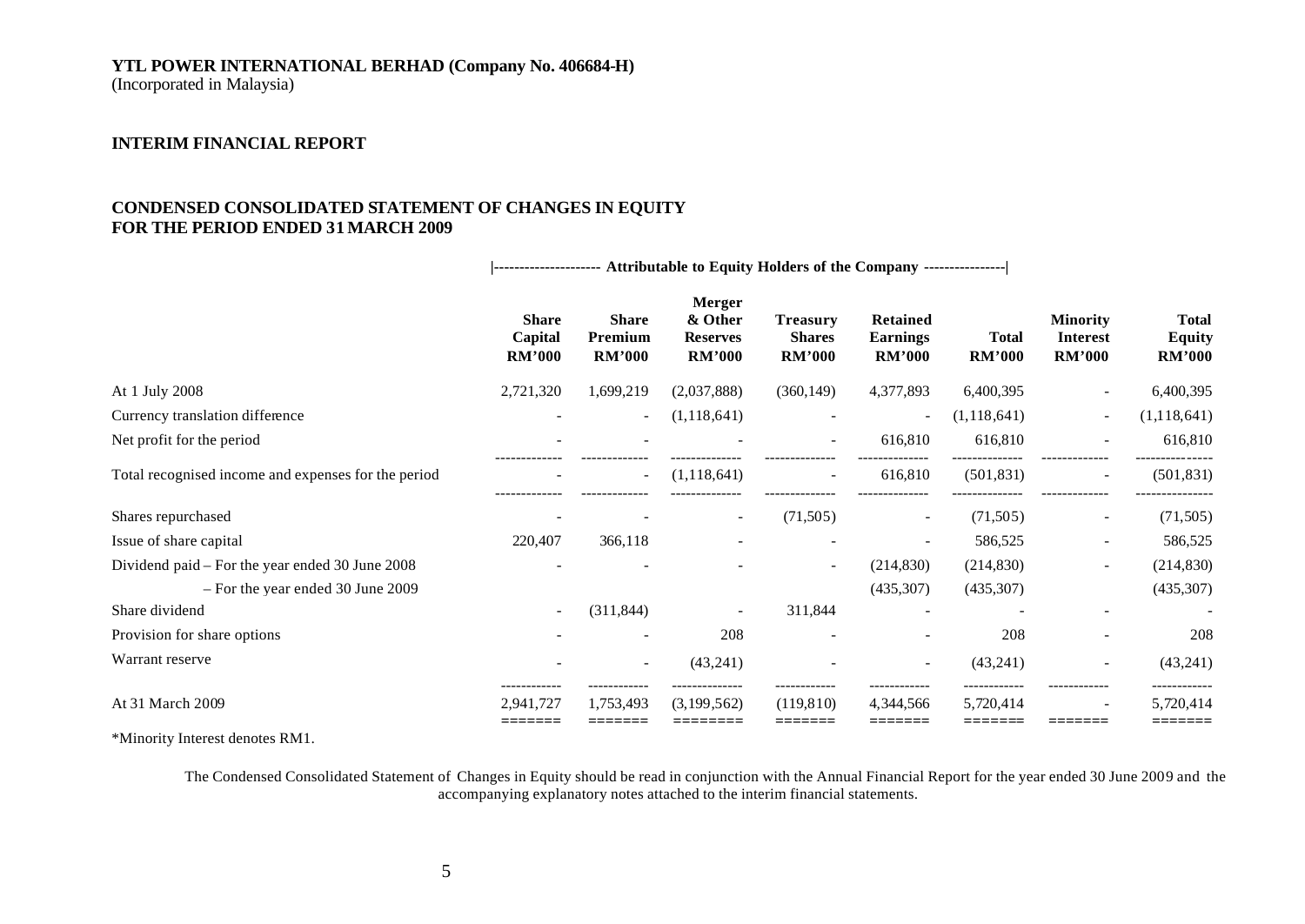### **CONDENSED CONSOLIDATED CASH FLOW STATEMENT FOR THE PERIOD ENDED 31 MARCH 2010**

|                                                                                                  | <b>CURRENT</b><br>YEAR-TO-DATE<br>31.03.2010 | <b>PRECEDING</b><br><b>YEAR</b><br><b>CORRESPONDING</b><br><b>PERIOD</b><br>31.03.2009 |
|--------------------------------------------------------------------------------------------------|----------------------------------------------|----------------------------------------------------------------------------------------|
|                                                                                                  | <b>RM'000</b>                                | <b>RM'000</b>                                                                          |
| Net cash generated from operating activities                                                     | 1,671,687                                    | 630,069                                                                                |
| Net cash used in investing activities                                                            | (617, 694)                                   | (8,396,003)                                                                            |
| Net cash (used in)/generated from financing activities                                           | (348, 358)                                   | 3,897,868                                                                              |
| Net changes in cash and cash equivalents<br>Cash and cash equivalents at beginning of the period | 705,635<br>5,906,751                         | (3,868,066)<br>9,375,916                                                               |
| Cash and cash equivalents at end of the period [Note a]                                          | 6,612,386                                    | 5,507,850                                                                              |

### *[Note a]*

Cash and cash equivalents at the end of the period comprise:

|                                                                          | <b>RM'000</b> | <b>RM'000</b> |
|--------------------------------------------------------------------------|---------------|---------------|
| Fixed deposits                                                           | 6,283,365     | 5,417,574     |
| Cash and bank balances                                                   | 355,499       | 131,430       |
| Bank overdrafts<br>(included within short term borrowings in [Note B10]) | (26, 478)     | (41, 154)     |
|                                                                          | 6,612,386     | 5,507,850     |
|                                                                          |               |               |

The Condensed Consolidated Cash Flow Statement should be read in conjunction with the Annual Financial Report for the year ended 30 June 2009 and the accompanying explanatory notes attached to the interim financial statements.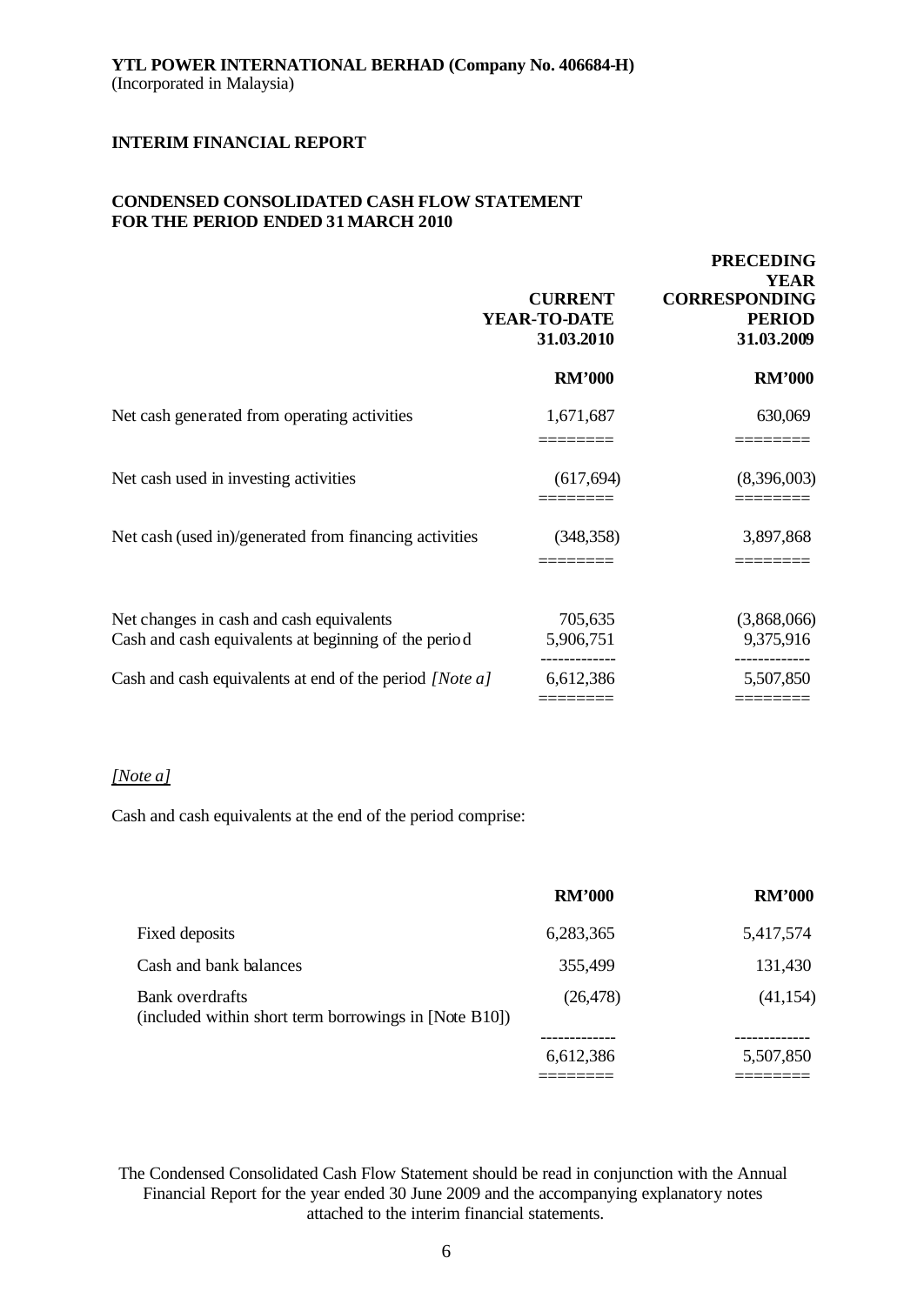### **PART A – EXPLANATORY NOTES PURSUANT TO FRS 134**

The Condensed Financial Statements should be read in conjunction with the audited annual financial statements of the Group for the year ended 30 June 2009.

#### **A1. Accounting Policies and Methods of Computation**

The interim financial report is unaudited and has been prepared in accordance with Financial Reporting Standard ("FRS") 134: "Interim Financial Reporting" and Chapter 9, part K of the Main Market Listing Requirements of the Bursa Malaysia Securities Berhad.

The accounting policies and methods of computation adopted by the Group in the interim financial statements are consistent with those adopted in the latest audited annual financial statements except for the adoption of FRS 8: Operating Segments and early adoption of Amendments to FRS 8, Operating Segments which is effective for financial period beginning 1 July 2009.

Comparative segment information has been re-presented. Since the change in accounting policy only impacts presentation and disclosure aspects, there is no financial impact on the Group.

The following notes explain the events and transactions that are significant to the understanding of the changes in the financial position and performance of the Group since the financial year ended 30 June 2009.

### **A2. Seasonality or Cyclicality of Operations**

The business operations of the Group are not materially affected by any seasonal or cyclical factor.

#### **A3. Exceptional or Unusual Items**

During the current financial quarter, there was no item of an exceptional or unusual nature that affects the assets, liabilities, equity, net income or cash flows of the Group.

#### **A4. Changes in Estimates of Amounts Reported**

There was no change to estimate of amount reported in prior interim periods and prior financial years.

#### **A5. Changes in Debt and Equity Securities**

The number of ordinary shares issued during the current financial quarter and financial year to date pursuant to the conversion of Zero Coupon Exchangeable Guaranteed Bonds issued by a subsidiary company was 188,774,175 and 216,196,850 respectively.

During the current financial quarter and financial year to date, 54,773,128 ordinary shares and 839,522,063 ordinary shares were issued pursuant to the exercise of Warrants 2000/2010 at a weighted average exercise price of RM1.19 per share.

The number of ordinary shares issued during the current financial quarter and financial year to date pursuant to the exercise of Warrants 2008/2018 was 15,773,865 and 48,693,718 respectively at a weighted average exercise price of RM1.21 per share.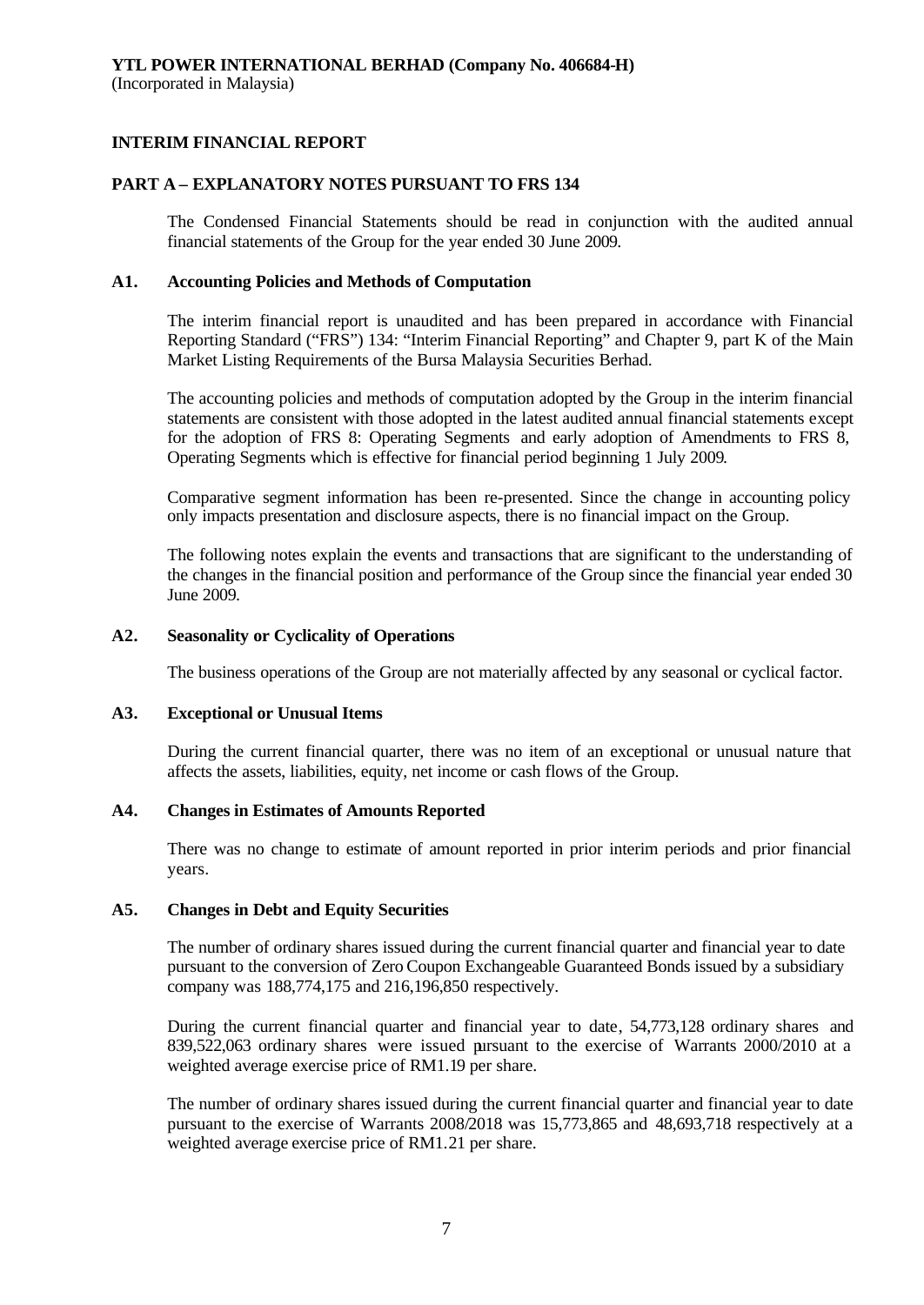#### **Notes – continued**

During the current financial quarter and financial year to date, 7,370,000 ordinary shares and 9,965,500 ordinary shares were issued pursuant to the exercise of employees' share options granted under the Company's Employees Share Option Scheme (ESOS) at a weighted average exercise price of RM1.77 per share and RM1.69 per share respectively.

A total of 50,000 ordinary shares and 71,000 ordinary shares were repurchased from the open market for a total consideration of RM111,477 and RM157,380 for the current financial quarter and financial year to date respectively. The share buy-back transactions were financed by internally generated funds. The shares purchased are being held as treasury shares. As at 31 March 2010, the number of treasury shares held were 56,722,745 ordinary shares.

On 7 September 2009, a subsidiary of the Company issued GBP50 million Index Linked Bonds due 2039 at an interest rate of 2.186% per annum. The net proceed of the issuance was utilised to finance capital expenditure.

The outstanding debts are as disclosed in Note B10.

#### **A6. Dividends Paid**

A third interim single tier dividend of 7.5% or 3.75 sen per ordinary share of 50 sen each amounting to RM219,503,401 in respect of the financial year ended 30 June 2009 was paid on 16 July 2009.

A final single tier dividend of 3.75% or 1.875 sen per ordinary share of 50 sen each amounting to RM125,239,529 in respect of the financial year ended 30 June 2009 was paid on 24 December 2009.

A first and second interim single tier dividends of 7.5% or 3.75 sen each per ordinary share of 50 sen each amounting to RM251,255,641 and RM259,388,070 respectively for the financial year ending 30 June 2010 were paid during the current financial quarter.

### **A7. Segment Reporting**

The Group has four reportable segments as described below:-

- a) Power generation (Contracted)
- b) Multi utilities business (Merchant)
- c) Water & sewerage
- d) Investment holding and other businesses

Management monitors the operating results of business segments separately for the purpose of making decisions about resources to be allocated and of assessing performance.

### **[THE REST OF THIS PAGE IS INTENTIONALLY LEFT BLANK]**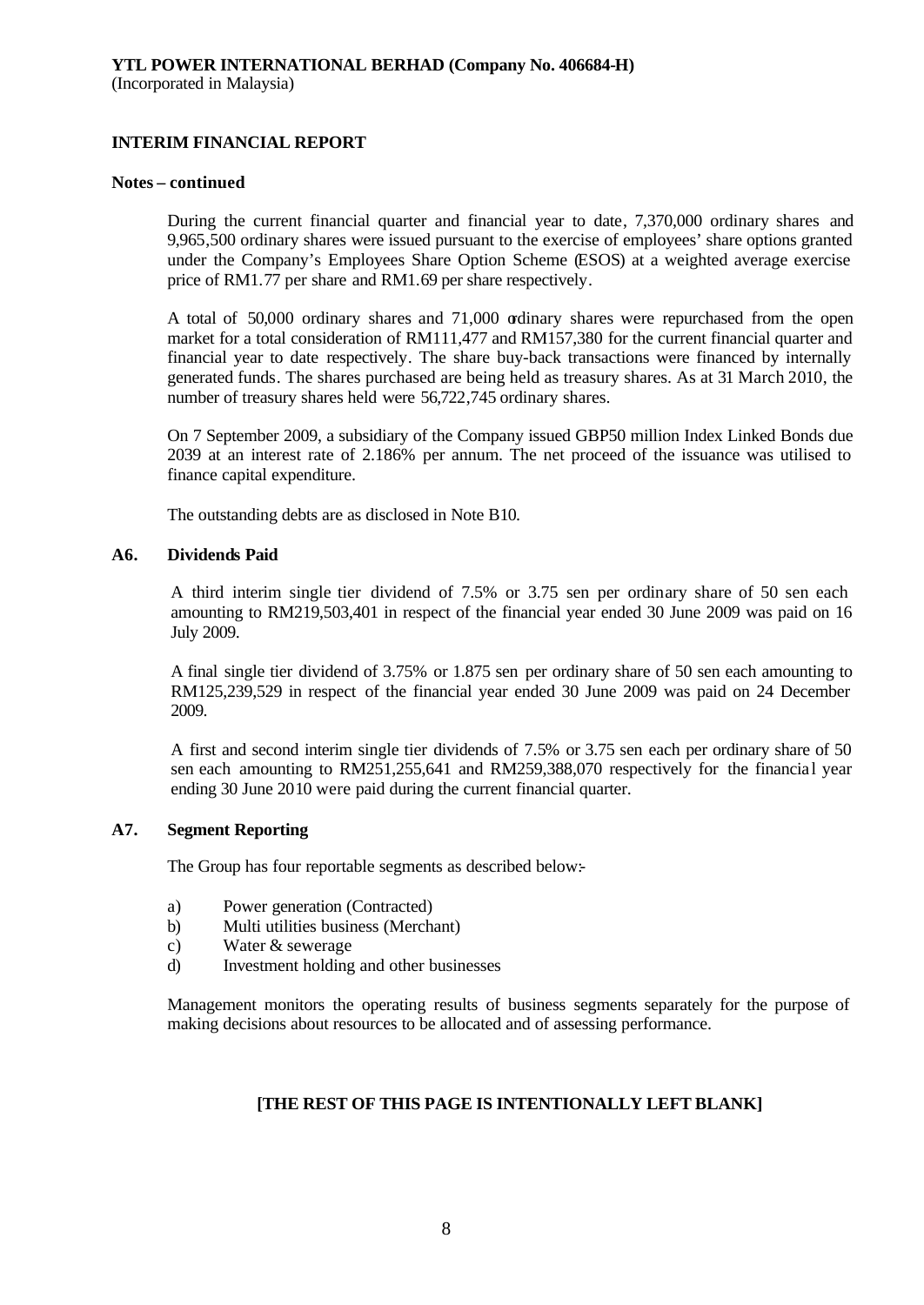#### **Notes – continued**

Segment reporting for the period ended 31 March 2010:

| 31 Mar 2010                           | <b>Power</b><br>generation<br>(Contracted)<br>RM'000 | <b>Multi</b> utilities<br><b>business</b><br>(Merchant)<br>$RM'$ 000 | Water &<br><b>Sewerage</b><br>RM'000 | Investment<br>holding $\&$<br>other<br><b>businesses</b><br>RM'000 | Group<br>RM'000 |
|---------------------------------------|------------------------------------------------------|----------------------------------------------------------------------|--------------------------------------|--------------------------------------------------------------------|-----------------|
| External                              |                                                      |                                                                      |                                      |                                                                    |                 |
| <b>Revenue</b>                        | 855,844                                              | 6,942,877                                                            | 1,809,416                            | 81,385                                                             | 9,689,522       |
| Inter-segment<br>Revenue              |                                                      |                                                                      |                                      | 613,332                                                            | 613,332         |
| Segment profit /<br>(loss) before tax | 211,753                                              | 430,922                                                              | 465,842                              | (42, 375)                                                          | 1,066,142       |

Following the adoption of FRS 8 Operating Segments on 1 July 2009, the basis of segmentation has not changed, which is consistent with the Company's internal reporting basis save and except for new segment "Multi Utilities Business" which is now incorporated following the acquisition of PowerSeraya Limited ("PowerSeraya").

Segment Reporting for the period ended 31 March 2009:

| 31 Mar 2009                           | <b>Power</b><br>generation<br>(Contracted)<br>RM'000 | <b>Multi</b> utilities<br><b>business</b><br>(Merchant)<br>RM' 000 | Water &<br><b>Sewerage</b><br>RM'000 | Investment<br>holding $\&$<br>other<br><b>businesses</b><br>RM'000 | Group<br>RM'000 |
|---------------------------------------|------------------------------------------------------|--------------------------------------------------------------------|--------------------------------------|--------------------------------------------------------------------|-----------------|
| <b>External</b><br><b>Revenue</b>     | 828.987                                              | 454,528                                                            | 1,800,004                            | 173,091                                                            | 3,256,610       |
| Inter-segment<br><b>Revenue</b>       |                                                      |                                                                    | 75,957                               | 227,497                                                            | 303,454         |
| Segment profit /<br>(loss) before tax | 273,279                                              | 25,943                                                             | 459,495                              | 84,395                                                             | 843,112         |

### **A8. Material Events Subsequent to the End of the Interim Period**

There was no item, transaction or event of a material or unusual nature during the period from the end of the quarter under review to the date of this report.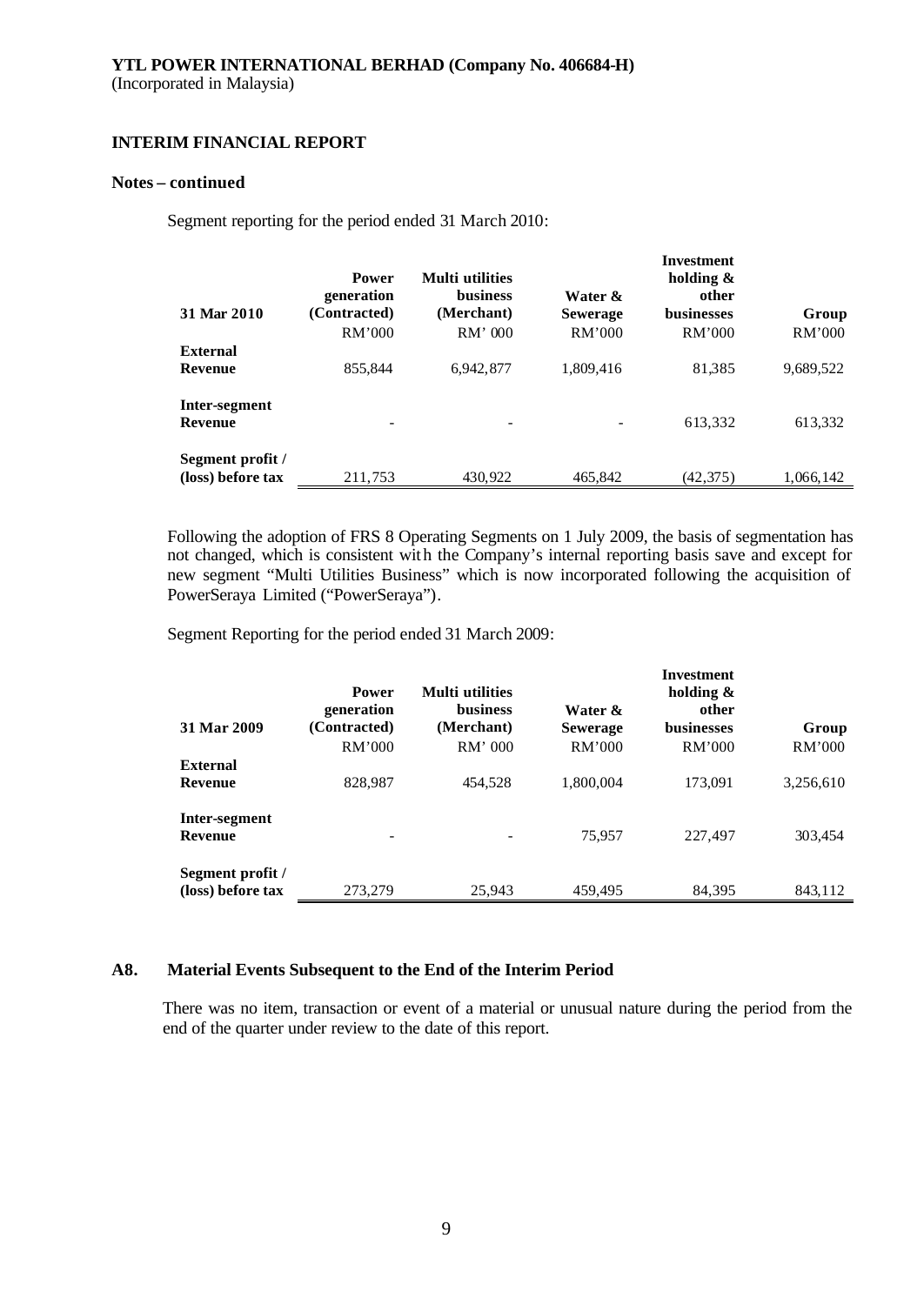#### **Notes – continued**

#### **A9. Changes in the Composition of the Group**

There were no changes in the composition of the Group for the current financial period, including business combinations, acquisition or disposal of subsidiaries and long-term investments, restructurings and discontinuing operations except for the following:-

- (i) On 14 September 2009, the Company incorporated YTL DCS Pte Ltd ("YTL DCS") as its wholly-owned subsidiary in Singapore. YTL DCS has an issued and paid-up share capital of SGD1.00 comprising 1 ordinary share and is intended to be principally involved in investment holding.
- (ii) On 18 February 2010, the following subsidiaries which were incorporated in the Cayman Islands on the same date, became subsidiaries of the Company:-
	- (a) YTL Utilities Finance 5 Limited ("YTLUF5"); and
	- (b) YTL Communications International Limited ("YTLCI").

YTLUF5 and YTLCI were each incorporated with an authorised share capital of US\$50,000.00 comprising 50,000 shares of US\$1.00 each, and issued and paid-up share capital of US\$1.00 comprising 1 ordinary share of US\$1.00.

The entire issued and paid-up share capital of YTLUF5 was held by the Company upon incorporation. On 12 May 2010, the Company transferred its entire shareholding in YTLUF5 to YTL Utilities Limited ("YTLUL"), another wholly-owned subsidiary of the Company at cost of US\$1.00. As a result, YTLUF5 became a direct subsidiary of YTLUL and an indirect subsidiary of the Company.

YTLCI is 100%-owned by YTL Communications Sdn Bhd, a 60%-owned subsidiary of the Company. YTLUF5 will be principally involved in the provision of financial services whilst YTLCI is intended to be involved in investment holding.

### **A10. Changes in Contingent Liabilities**

There were no material changes in the contingent liabilities of the Group since last annual balance sheet as at 30 June 2009 except for a corporate guarantee which was given by the Company to a financial institution for a term loan of USD200 million drawn by its subsidiary.

### **[THE REST OF THIS PAGE IS INTENTIONALLY LEFT BLANK]**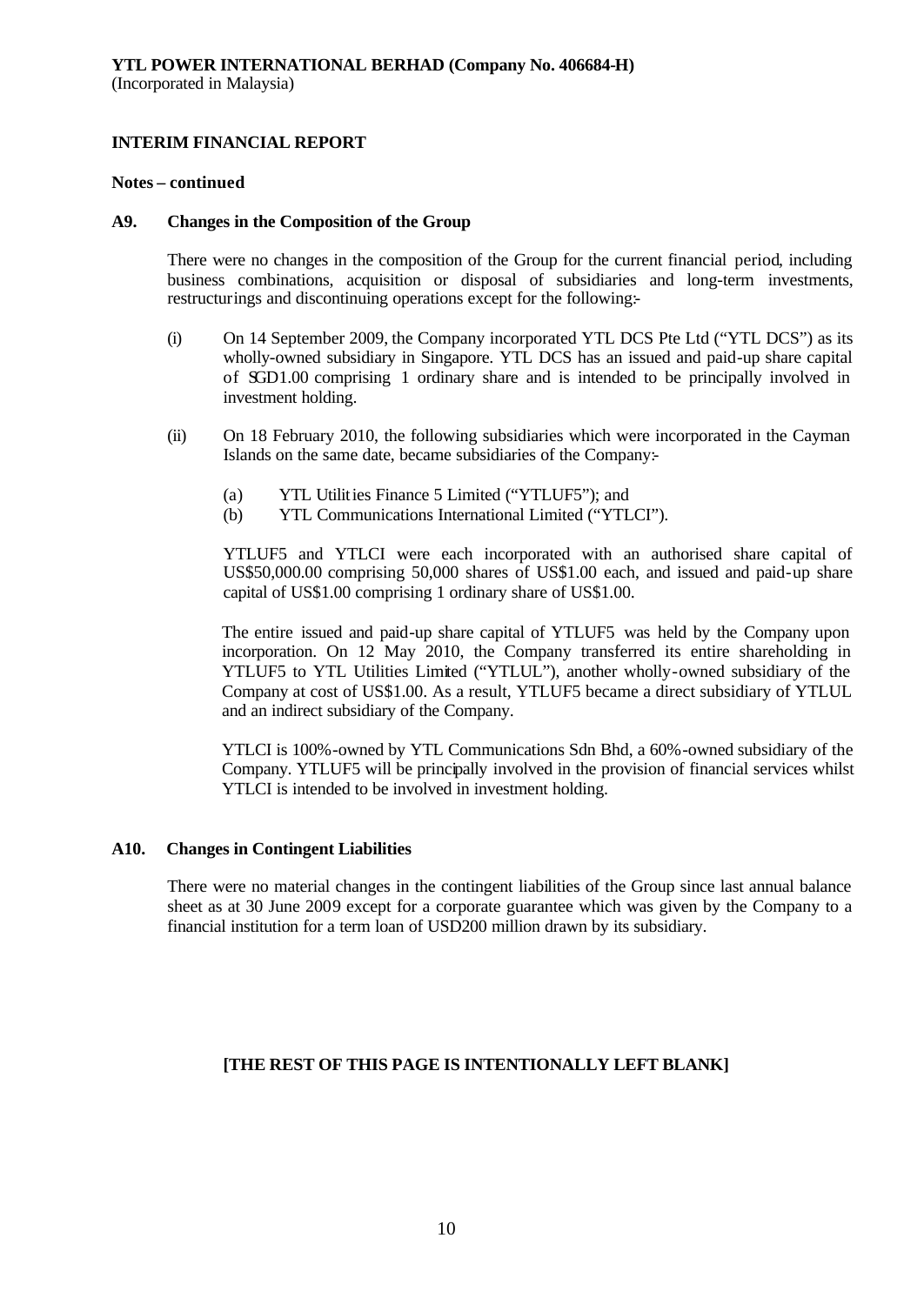### **PART B – EXPLANATORY NOTES PURSUANT TO APPENDIX 9B OF THE LISTING REQUIREMENTS OF BURSA MALAYSIA SECURITIES BERHAD**

#### **B1. Review of the Results**

Group revenue was RM3,351.1 million for the current quarter ended 31 March 2010 as compared to RM1,350.6 million in the preceding year corresponding quarter ended 31 March 2009. This represents an increase of RM2,000.5 million or 148.1% over the preceding year corresponding quarter ended 31 March 2009. The Group profit before taxation for the current quarter ended 31 March 2010 was RM402.7 million, an increase of RM89.8 million or 28.7% as compared to the preceding year corresponding quarter ended 31 March 2009. The increase was principally due to the consolidation of the financial results of PowerSeraya, a wholly owned subsidiary which was acquired on 6 March 2009.

#### **B2. Comparison with Preceding Quarter**

| 31.12.2009<br><b>RM'000</b> |
|-----------------------------|
| 3,134,702                   |
| 344,549                     |
| 250,337                     |
|                             |

The increase in Group profit before taxation and the increase in Group profit after taxation as compared to the preceding quarter were principally due to better performance in multi utilities business (merchant) segment of the Group.

### **B3. Prospects**

The Group is expected to perform satisfactorily for the financial year ending 30 June 2010.

### **B4. Profit Forecast**

The Group did not issue any profit forecast during the financial period.

### **B5. Audit Report of the preceding financial year ended 30 June 2009**

The Auditors' Report on the financial statements of the preceding financial year was not subject to any qualification.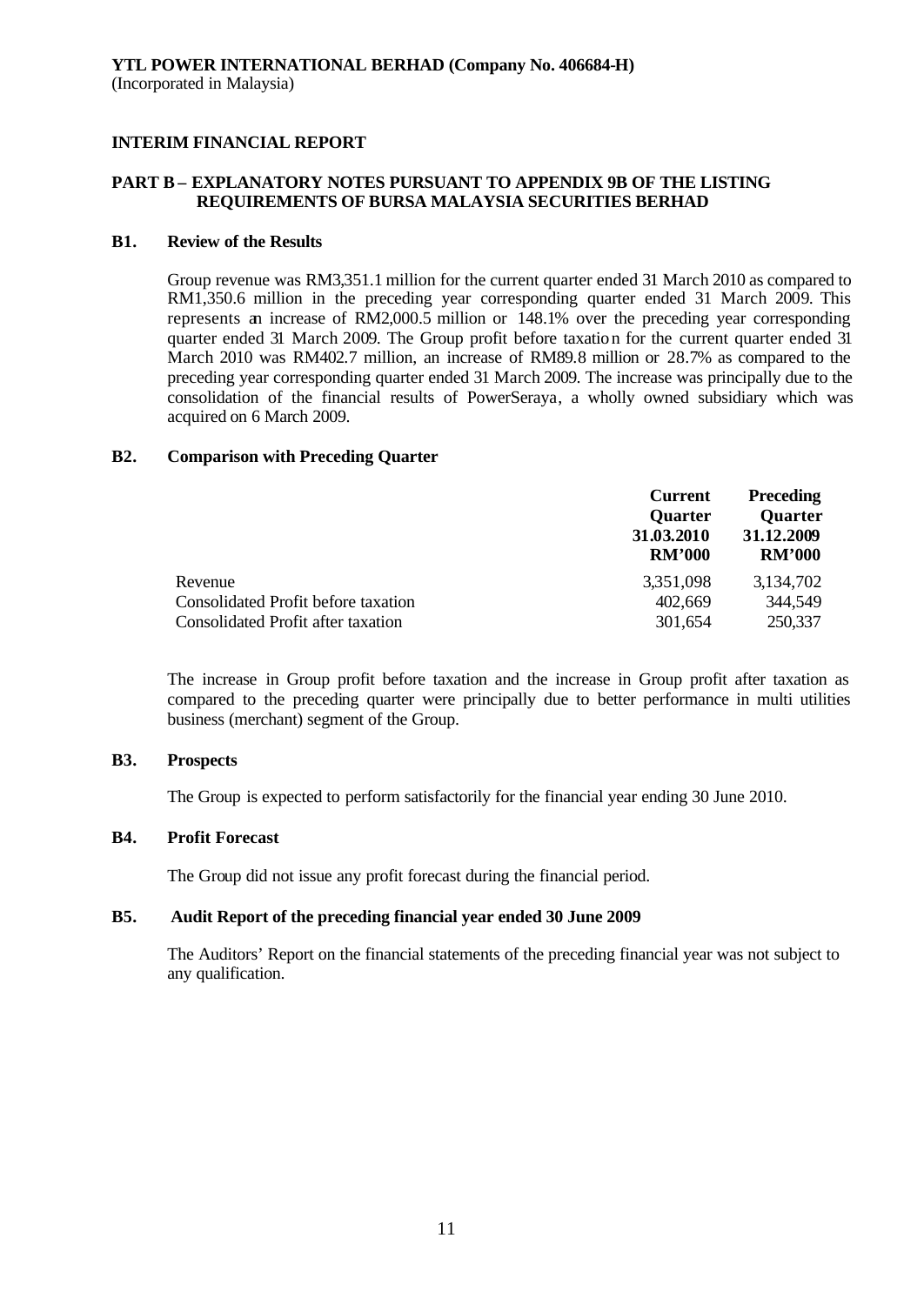#### **Notes – continued**

#### **B6. Taxation**

|                              | <b>Current</b><br>Year<br>Quarter<br>31.03.2010<br><b>RM'000</b> | <b>Current</b><br>Year<br><b>To Date</b><br>31.03.2010<br><b>RM'000</b> |
|------------------------------|------------------------------------------------------------------|-------------------------------------------------------------------------|
| In respect of current period |                                                                  |                                                                         |
| - Income Tax                 | 99,959                                                           | 302,220                                                                 |
| - Deferred Tax               | 9,958                                                            | (10, 138)                                                               |
| In respect of prior period   |                                                                  |                                                                         |
| - Income Tax                 | (8,902)                                                          | (8,902)                                                                 |
|                              |                                                                  |                                                                         |
|                              | 101,015                                                          | 283,180                                                                 |
|                              |                                                                  |                                                                         |

The provision for taxation for the current quarter and current year to date reflects an effective rate which approximates to the Statutory Income Tax Rates of the countries where the Group operates.

### **B7. Sale of Unquoted Investments and/or Properties**

There was no sale of unquoted investments and/or properties during the current financial quarter and financial year to date.

#### **B8. Quoted Investments**

- a) There was no disposal of quoted investment during the current financial quarter and financial year to date.
- b) There was no purchase of quoted investments during the current financial quarter and financial year to date.
- c) The cost, carrying value and the market value of the quoted investments of the Group as at end of the current reporting quarter are:

|                | <b>RM'000</b> |
|----------------|---------------|
| Cost           | 103,033       |
| Carrying value | 103,033       |
| Market value   | 157,367       |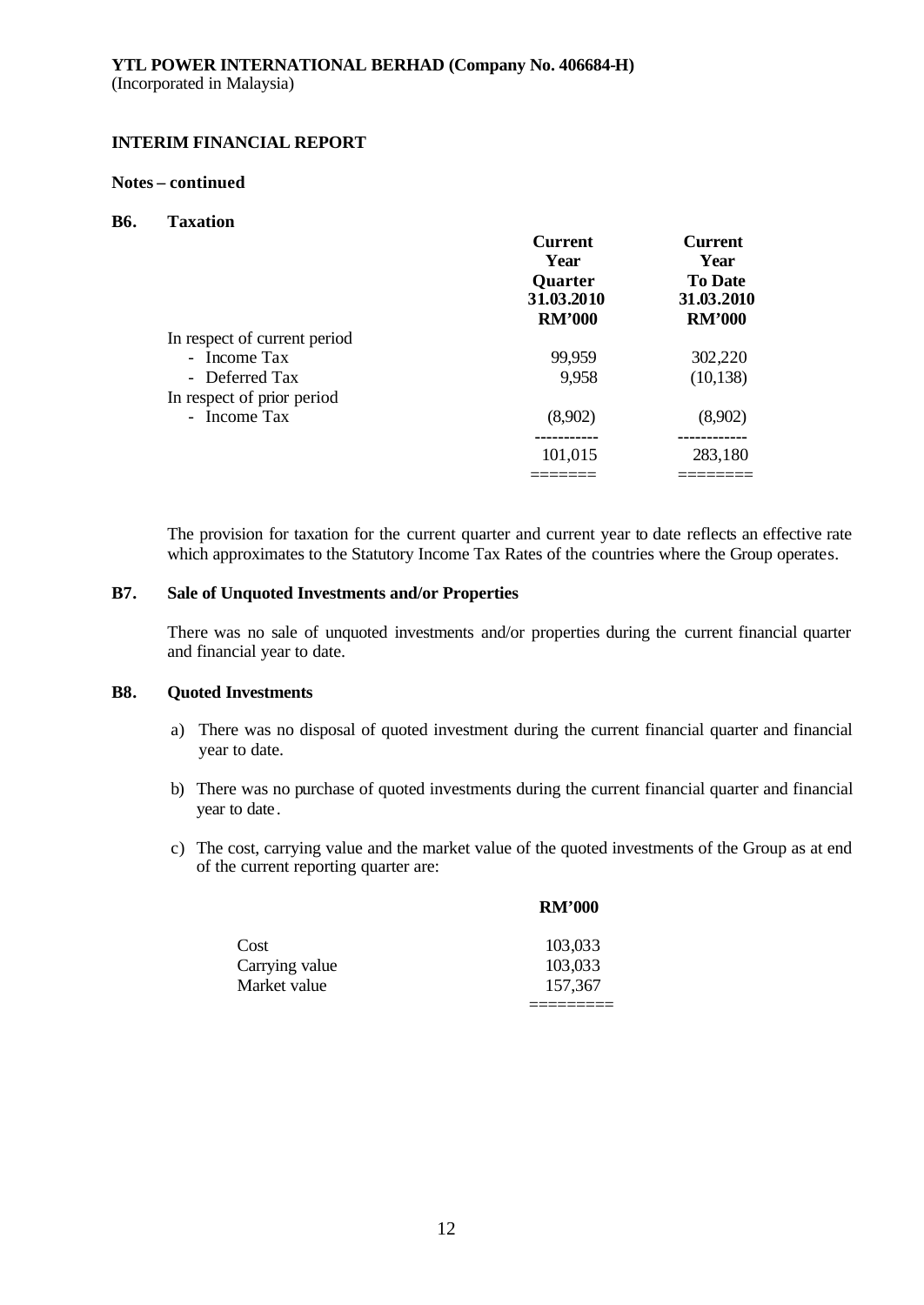#### **Notes – continued**

#### **B9. Corporate Proposals**

### a) **Corporate Proposal Announced and Pending Completion**

There were no corporate proposals announced and pending as at the date of this report.

#### b) **Status of Utilisation of Proceeds**

#### **USD250 million Guaranteed Exchangeable Bonds Due 2010**

The net proceeds received from the issue of the USD250 million Guaranteed Exchangeable Bonds due 2010 is currently placed under fixed deposits pending investment in utilities assets.

### **B10. Group Borrowings and Debt Securities**

The Group's borrowings from financial institutions as at end of the current financial quarter are as follows:

|           | <b>Short term</b> | Long term     | <b>Total</b>  |
|-----------|-------------------|---------------|---------------|
|           | <b>RM'000</b>     | <b>RM'000</b> | <b>RM'000</b> |
| Secured   | 2,340,986         | 4,358,217     | 4,358,217     |
| Unsecured |                   | 13,875,338    | 16,216,324    |
|           | 2,340,986         | 18,233,555    | 20,574,541    |

The borrowings which are denominated in foreign currency are as follows:

| In US Dollar (*000)        | 476.857   |
|----------------------------|-----------|
| In Sterling Pound ('000)   | 1,551,197 |
| In Singapore Dollar ('000) | 2,639,154 |
|                            |           |

All borrowings of subsidiary companies are on a non-recourse basis to the Company save and except for the following which is guaranteed by the Company:

- a) USD250 million Guaranteed Exchangeable Bonds Due 2010, of which USD78 million remains outstanding as at 31 March 2010.
- b) USD190 million term loan due on 29 January 2011.
- c) USD200 million term loan due on 17 December 2012.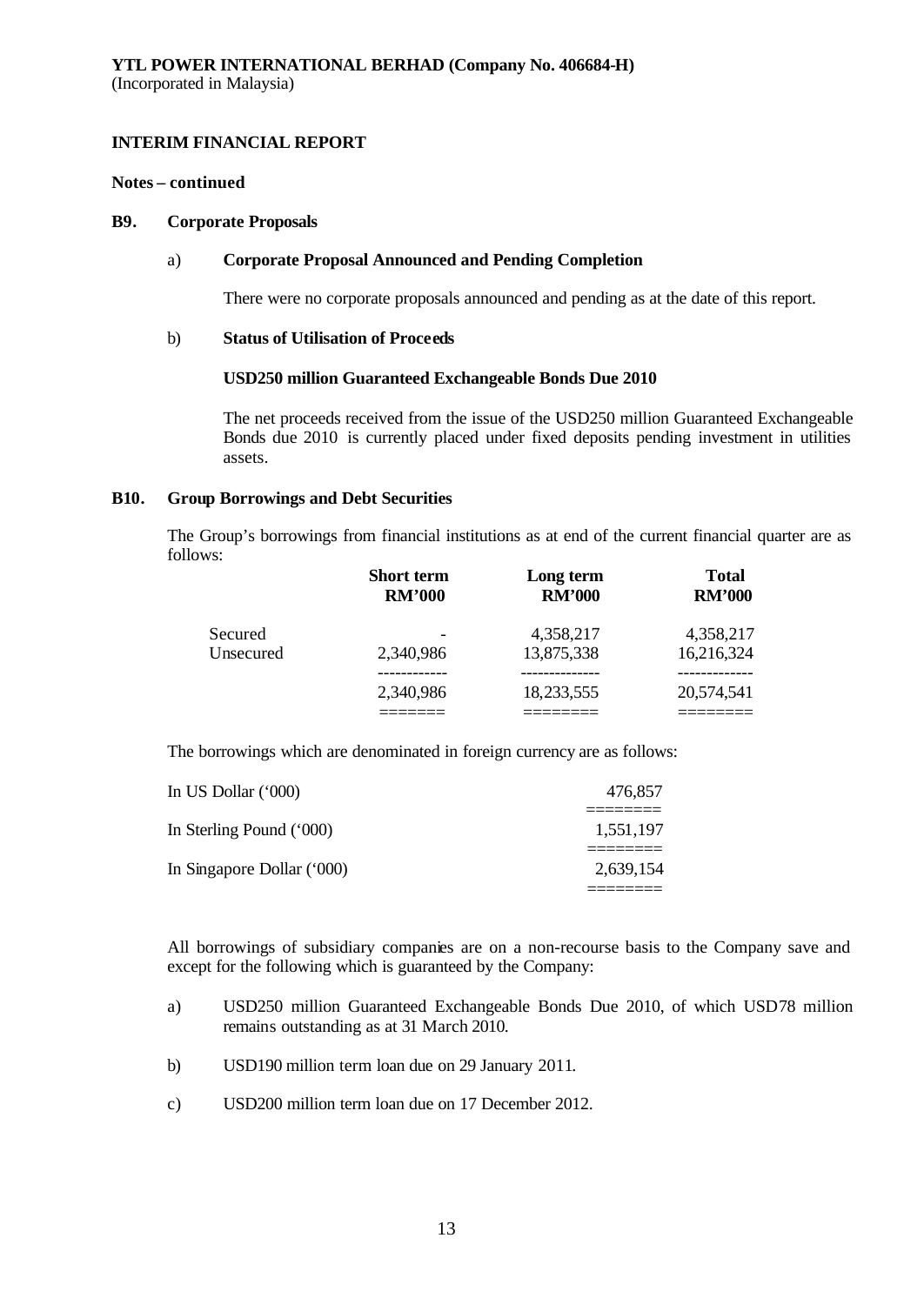#### **Notes – continued**

#### **B11. Derivatives Financial Instruments**

As at 31 March 2010, the Group's outstanding derivatives are as follows: -

| <b>Type of Derivatives</b>                                              | <b>Contract/Notional Value</b><br><b>RM'000</b> | <b>Fair Value</b><br><b>RM'000</b> |
|-------------------------------------------------------------------------|-------------------------------------------------|------------------------------------|
| Fuel oil swaps<br>- Less than 1 year<br>- 1 year to 3 years             | 1,248,775<br>38,880                             | 1,314,935<br>45,196                |
| <b>Currency forwards</b><br>- Less than 1 year<br>- 1 year to 3 years   | 1,269,998<br>27,614                             | 1,260,565<br>27,152                |
| <b>Interest rate swaps</b><br>- Less than 1 year<br>- More than 3 years | 2,218,630<br>583,850                            | 2,209,619<br>564,054               |

The Group entered into fuel oil swaps to hedge highly probable forecast physical fuel oil and natural gas purchases that are expected to occur at various dates in the future. The fuel oil swaps have maturity dates that match the expected occurrence of these transactions.

The Group entered into currency forwards to hedge highly probable forecast transactions denominated in foreign currency expected to occur in the future. The currency forwards have maturity dates that match the expected occurrence of these transactions.

Interest rate swaps are entered to hedge floating rate interest payments on bank borrowings which were obtained to finance acquisition of subsidiaries and for the construction of property, plant and equipment.

All derivative financial instruments are executed with creditworthy counter parties with a view to limit the credit risk exposure of the Group.

### **B12. Pending Material Litigation**

There was no material litigation pending as at the date of this report.

### **B13. Dividend**

The Board of Directors is pleased to declare a third interim single tier dividend of 7.5% or 3.75 sen per ordinary share of 50 sen each for the financial year ending 30 June 2010.

The Book Closure and Payment Dates in respect of the aforesaid dividend are 30 June 2010 and 15 July 2010 respectively.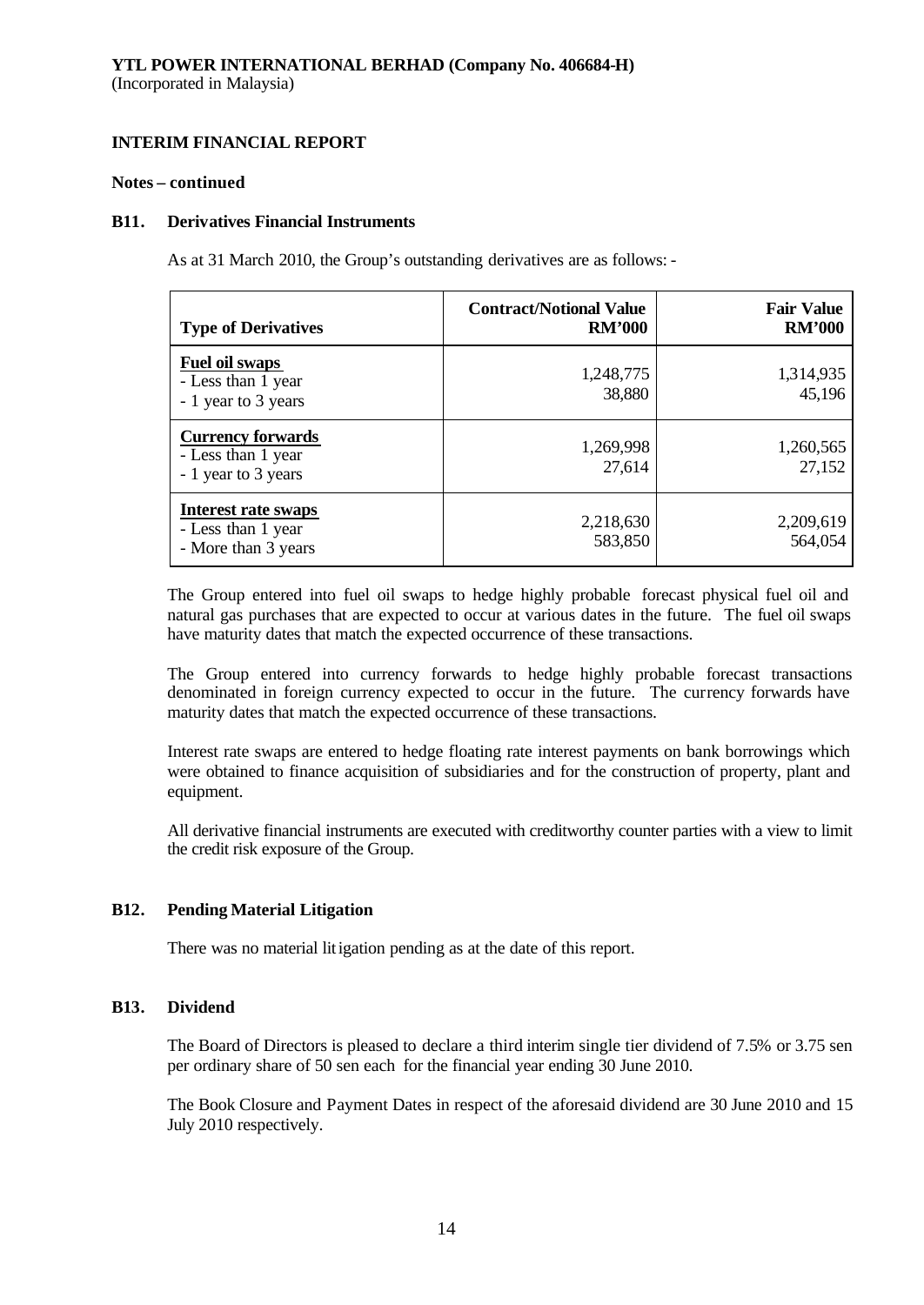### **Notes – continued**

#### **B14. Earnings Per Share**

#### **i) Basic Earnings Per Share**

The basic earnings per share of the Group has been computed by dividing the profit attributable to shareholders for the financial quarter by the weighted average number of ordinary shares in issue during the financial quarter as set out below: -

|                                              | <b>Current</b><br>Year<br><b>Quarter</b><br>31.03.2010 | <b>Preceding</b><br>Year<br>Corresponding<br><b>Quarter</b><br>31.03.2009 |
|----------------------------------------------|--------------------------------------------------------|---------------------------------------------------------------------------|
| Profit attributable to shareholders (RM'000) | 301,654                                                | 221,376                                                                   |
| Weighted average number of                   |                                                        |                                                                           |
| ordinary shares ('000)                       | 6,807,213                                              | 5,805,355                                                                 |
| Basic earnings per share (Sen)               | 4.43                                                   | 3.81                                                                      |
|                                              |                                                        |                                                                           |

### **[THE REST OF THIS PAGE IS INTENTIONALLY LEFT BLANK]**